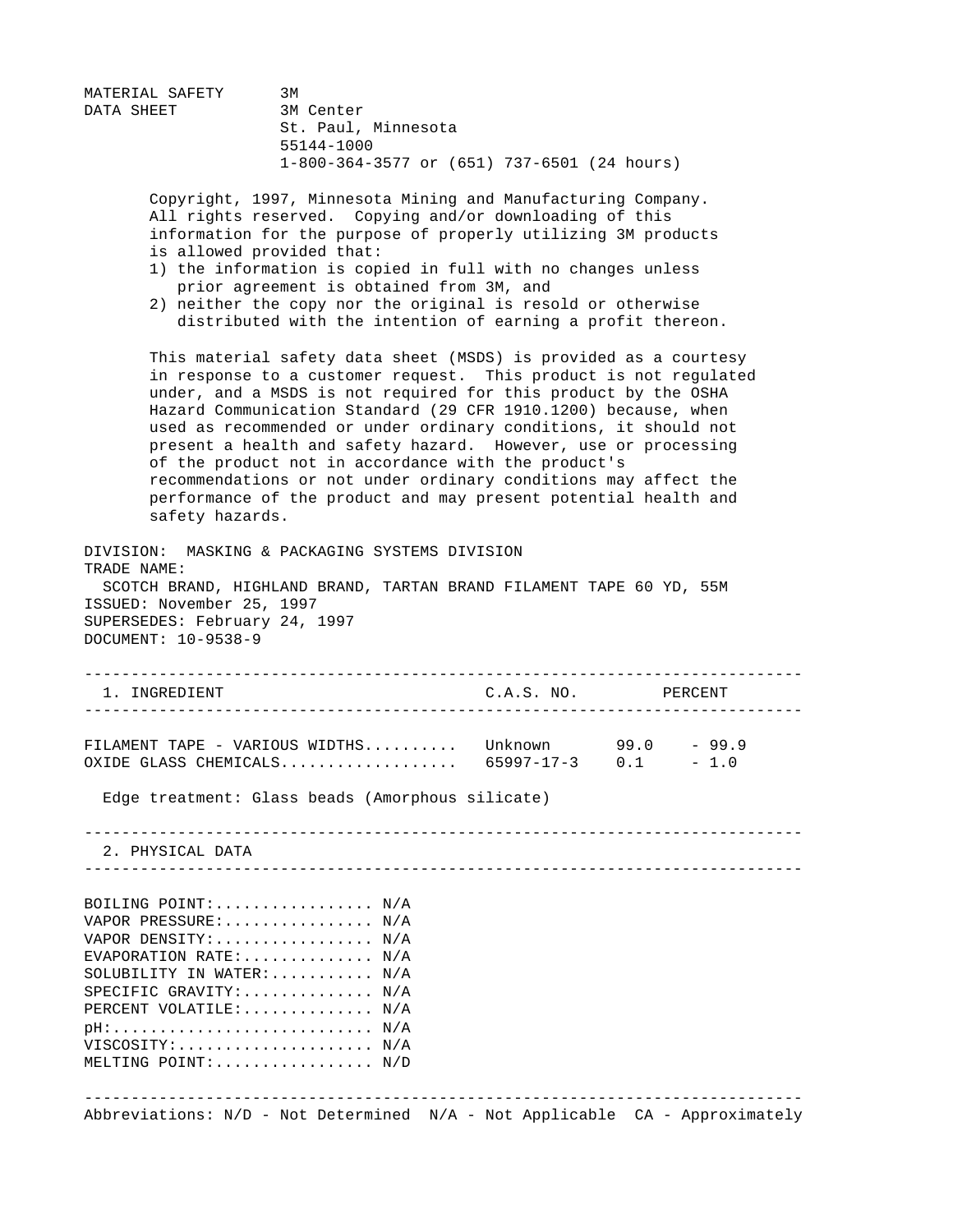MSDS: SCOTCH BRAND, HIGHLAND BRAND, TARTAN BRAND FILAMENT TAPE 60 YD, 55M November 25, 1997 PAGE 2 ----------------------------------------------------------------------------- 2. PHYSICAL DATA (continued) ----------------------------------------------------------------------------- APPEARANCE AND ODOR: Tape ----------------------------------------------------------------------------- 3. FIRE AND EXPLOSION HAZARD DATA ----------------------------------------------------------------------------- FLASH POINT:................... N/A FLAMMABLE LIMITS - LEL:.......  $N/A$ FLAMMABLE LIMITS - UEL:....... N/A AUTOIGNITION TEMPERATURE:...... N/D EXTINGUISHING MEDIA: Water, Water spray, Carbon dioxide, Dry chemical, Foam SPECIAL FIRE FIGHTING PROCEDURES: Wear full protective clothing, including helmet, self-contained, positive pressure or pressure demand breathing apparatus, bunker coat and pants, bands around arms, waist and legs, face mask, and protective covering for exposed areas of the head. UNUSUAL FIRE AND EXPLOSION HAZARDS: No unusual fire or explosion hazards are anticipated. NFPA HAZARD CODES: HEALTH: 0 FIRE: 0 REACTIVITY: 0 UNUSUAL REACTION HAZARD: none ----------------------------------------------------------------------------- 4. REACTIVITY DATA ----------------------------------------------------------------------------- STABILITY: Stable INCOMPATIBILITY - MATERIALS/CONDITIONS TO AVOID: None known. HAZARDOUS POLYMERIZATION: Hazardous polymerization will not occur. HAZARDOUS DECOMPOSITION PRODUCTS: Carbon Monoxide and Carbon Dioxide, Hydrocarbons. ----------------------------------------------------------------------------- 5. ENVIRONMENTAL INFORMATION ----------------------------------------------------------------------------- SPILL RESPONSE: Refer to other sections of this MSDS for information regarding physical and health hazards, respiratory protection, ventilation, and personal protective equipment. Collect spilled material. ----------------------------------------------------------------------------- Abbreviations: N/D - Not Determined N/A - Not Applicable CA - Approximately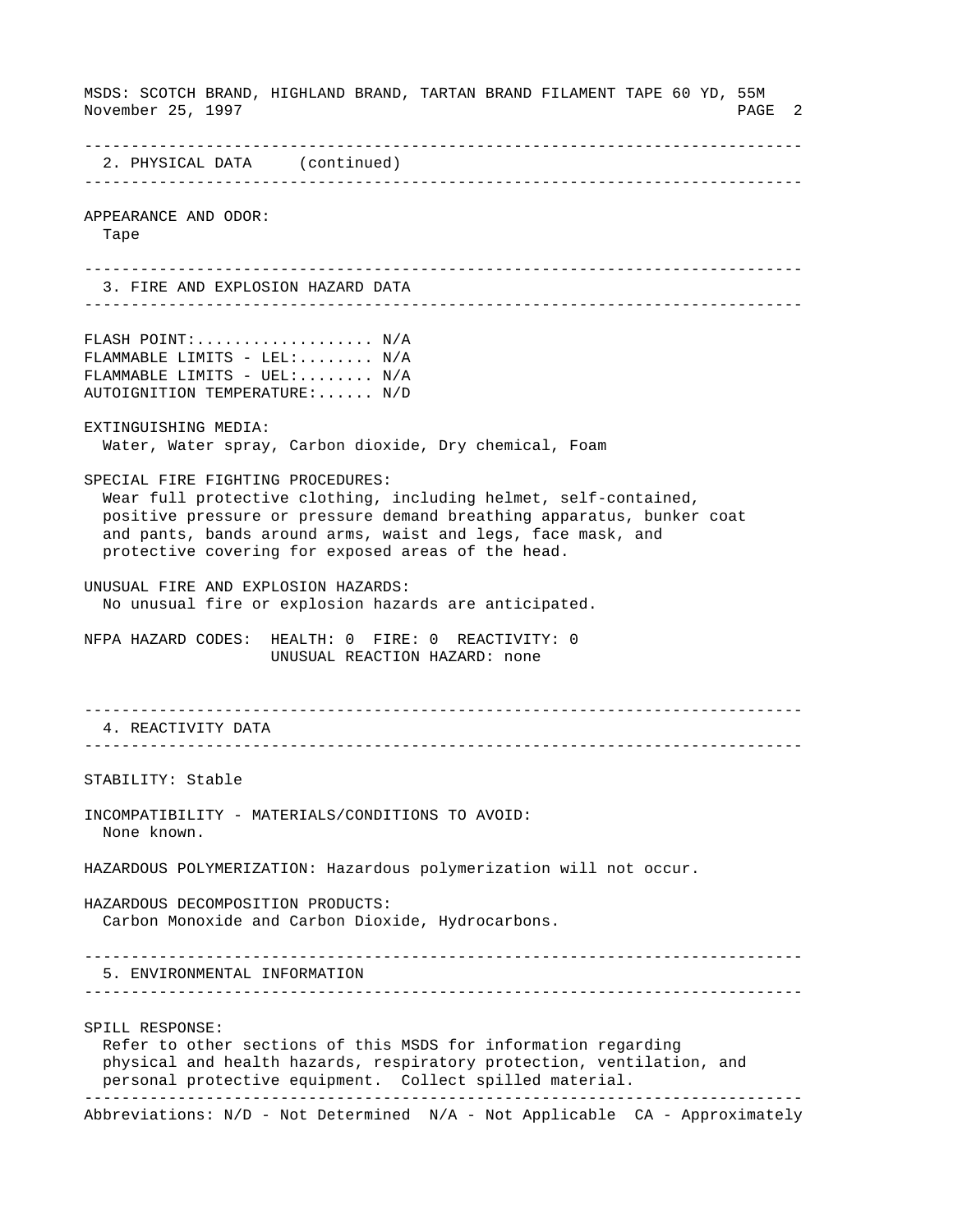MSDS: SCOTCH BRAND, HIGHLAND BRAND, TARTAN BRAND FILAMENT TAPE 60 YD, 55M November 25, 1997 PAGE 3 ----------------------------------------------------------------------------- 5. ENVIRONMENTAL INFORMATION (continued) ----------------------------------------------------------------------------- RECOMMENDED DISPOSAL: Incinerate in an industrial or commercial facility. Dispose of waste product in a sanitary landfill. Reclaim if feasible. ENVIRONMENTAL DATA: Not determined. REGULATORY INFORMATION: Volatile Organic Compounds: N/A. VOC Less H2O & Exempt Solvents: N/D. Since regulations vary, consult applicable regulations or authorities before disposal. In the event of an uncontrolled release of this material, the user should determine if the release qualifies as a reportable quantity. EPCRA HAZARD CLASS: FIRE HAZARD: No PRESSURE: No REACTIVITY: No ACUTE: No CHRONIC: No ----------------------------------------------------------------------------- 6. SUGGESTED FIRST AID ----------------------------------------------------------------------------- EYE CONTACT: Immediately flush eyes with large amounts of water. Get immediate medical attention. SKIN CONTACT: No need for first aid is anticipated. INHALATION: No need for first aid is anticipated. IF SWALLOWED: No need for first aid is anticipated. ----------------------------------------------------------------------------- 7. PRECAUTIONARY INFORMATION ----------------------------------------------------------------------------- EYE PROTECTION: Avoid eye contact. SKIN PROTECTION: Not applicable. -----------------------------------------------------------------------------

Abbreviations: N/D - Not Determined N/A - Not Applicable CA - Approximately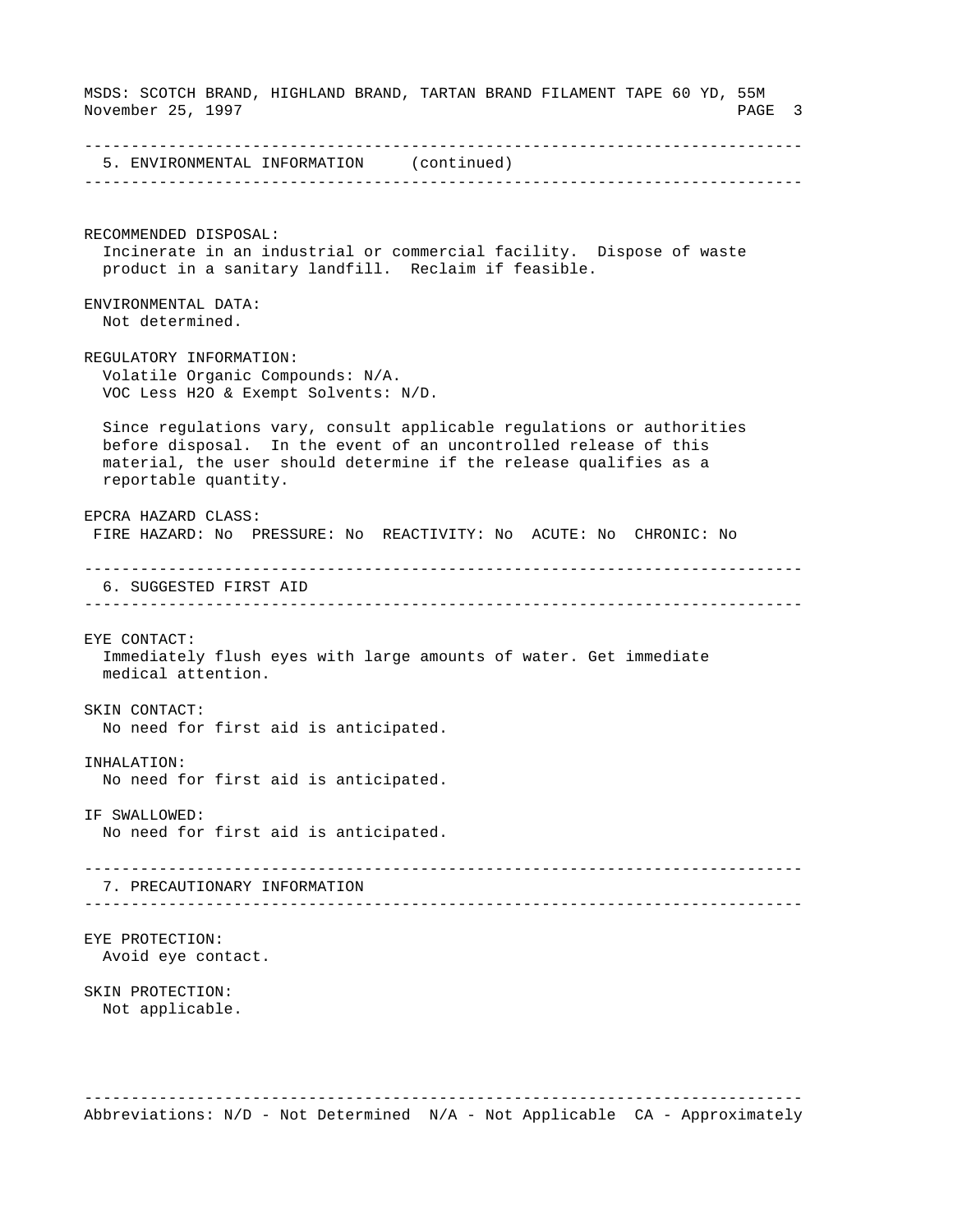MSDS: SCOTCH BRAND, HIGHLAND BRAND, TARTAN BRAND FILAMENT TAPE 60 YD, 55M November 25, 1997 PAGE 4

-----------------------------------------------------------------------------

 7. PRECAUTIONARY INFORMATION (continued) -----------------------------------------------------------------------------

RECOMMENDED VENTILATION: Not applicable.

RESPIRATORY PROTECTION: Not applicable.

PREVENTION OF ACCIDENTAL INGESTION: Not applicable.

RECOMMENDED STORAGE: Store away from heat.

FIRE AND EXPLOSION AVOIDANCE: Not applicable.

EXPOSURE LIMITS

INGREDIENT VALUE UNIT TYPE AUTH SKIN\* ----------------------------------------------------------------------------- FILAMENT TAPE - VARIOUS WIDTHS....... NONE NONE NONE NONE OXIDE GLASS CHEMICALS................ 10 MG/M3 TWA 3M as dust

\* SKIN NOTATION: Listed substances indicated with 'Y' under SKIN refer to the potential contribution to the overall exposure by the cutaneous route including mucous membrane and eye, either by airborne or, more particularly, by direct contact with the substance. Vehicles can alter skin absorption.

SOURCE OF EXPOSURE LIMIT DATA: - 3M: 3M Recommended Exposure Guidelines - NONE: None Established

----------------------------------------------------------------------------- 8. HEALTH HAZARD DATA

-----------------------------------------------------------------------------

EYE CONTACT: Mechanical eye irritation: signs/symptoms can include irritation, redness, scratching of the cornea and tearing.

SKIN CONTACT:

No adverse health effects are expected from skin contact.

INHALATION:

No adverse health effects are expected from inhalation exposure.

-----------------------------------------------------------------------------

Abbreviations: N/D - Not Determined N/A - Not Applicable CA - Approximately